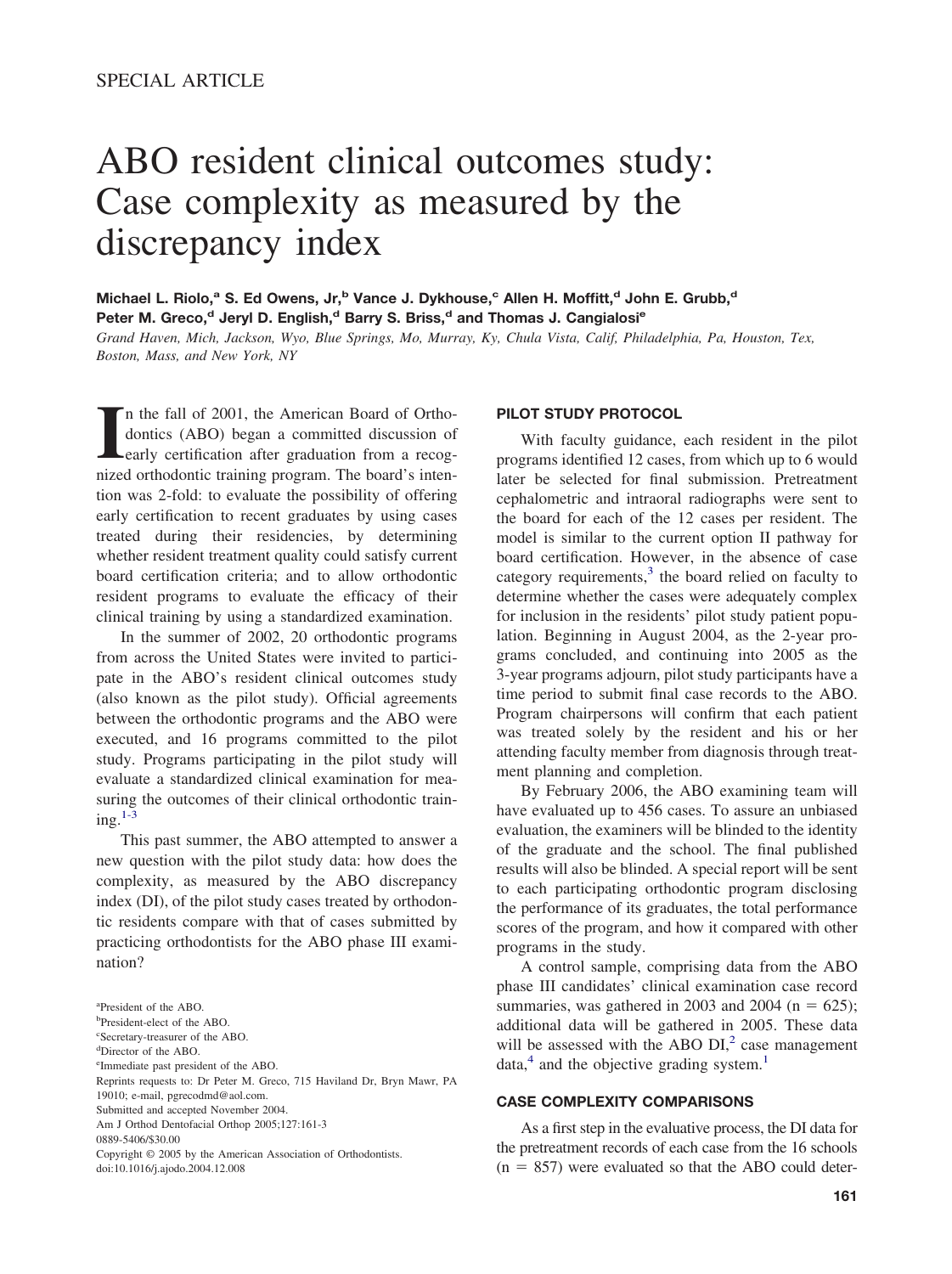

**Fig 1.** Distribution of cases submitted in each discrepancy index range.

mine whether the complexity of the cases in the pilot study was sufficient to qualify for the present phase III examination. The ABO DI, an alternative to the case categories, is used by the board to summarize the clinical features of a patient's condition by using a quantifiable and objective list of target disorders representing a number of the common elements of an orthodontic diagnosis. This system eliminates the candidate's dependence on locating a particular case type (case category) $3$  to proceed with the phase III clinical examination.

For this report, any case with a DI score greater than 50 was excluded as an outlier; 4 such cases were excluded from the pilot study and 7 from the control sample.

The 16 schools participating in the pilot study were asked to submit the DI data for each of 12 cases per resident selected for possible inclusion. The following questions were posed:

- 1. Were the cases submitted by the orthodontic residents sufficiently complex to qualify for the current ABO phase III examination?
- 2. Were the cases equally distributed among the residents of each program with respect to their DI complexity?
- 3. How did residency cases compare with those presented for the ABO phase III examinations with respect to the DI?

## **RESULTS**

A total of 857 pretreatment cases were submitted by 76 residents at 16 orthodontic residency programs. The pilot study contract did not include DI guidelines for submission requirements.

These residents' cases were compared with a random sample of 625 pretreatment cases submitted by



**Fig 2.** Distribution of DI case complexity scores. **A**, Resident-treated cases in pilot study ( $n = 857$ , mean 17.2, SD 9.7); **B**, orthodontist-treated control cases ( $n =$ 625, mean 16.1, SD 9.5).

orthodontists who were candidates for the phase III examinations in 2003 and 2004. The distribution of case data was compared by using 3 defined category ranges of discrepancy. As Figure 1 shows, the distributions were remarkably similar.

The discrepancy data were not normally distributed (Fig 2). The data were skewed right because there was a lower limit of 0 for the discrepancy scores. Most (89%) of the cases selected by the schools for this study had a DI greater than or equal to 7 (Fig 2).

The mean DI scores for the residents and the phase III cases were 17.2 and 16.1, respectively (Fig 2). With one exception, every school program either qualified all 12 cases per resident or would have qualified them if the cases had been reallocated among the residents in the same program. The exception was a residency program that submitted cases with significantly lower DI scores. Only 25% of the residents' DI scores from that school qualified, with DI scores of 7 to 19 and above 20. Because we presumed that most schools assigned  $45 \pm 15$  new cases per resident, we do not know whether the outlier school intentionally submitted less complex cases.